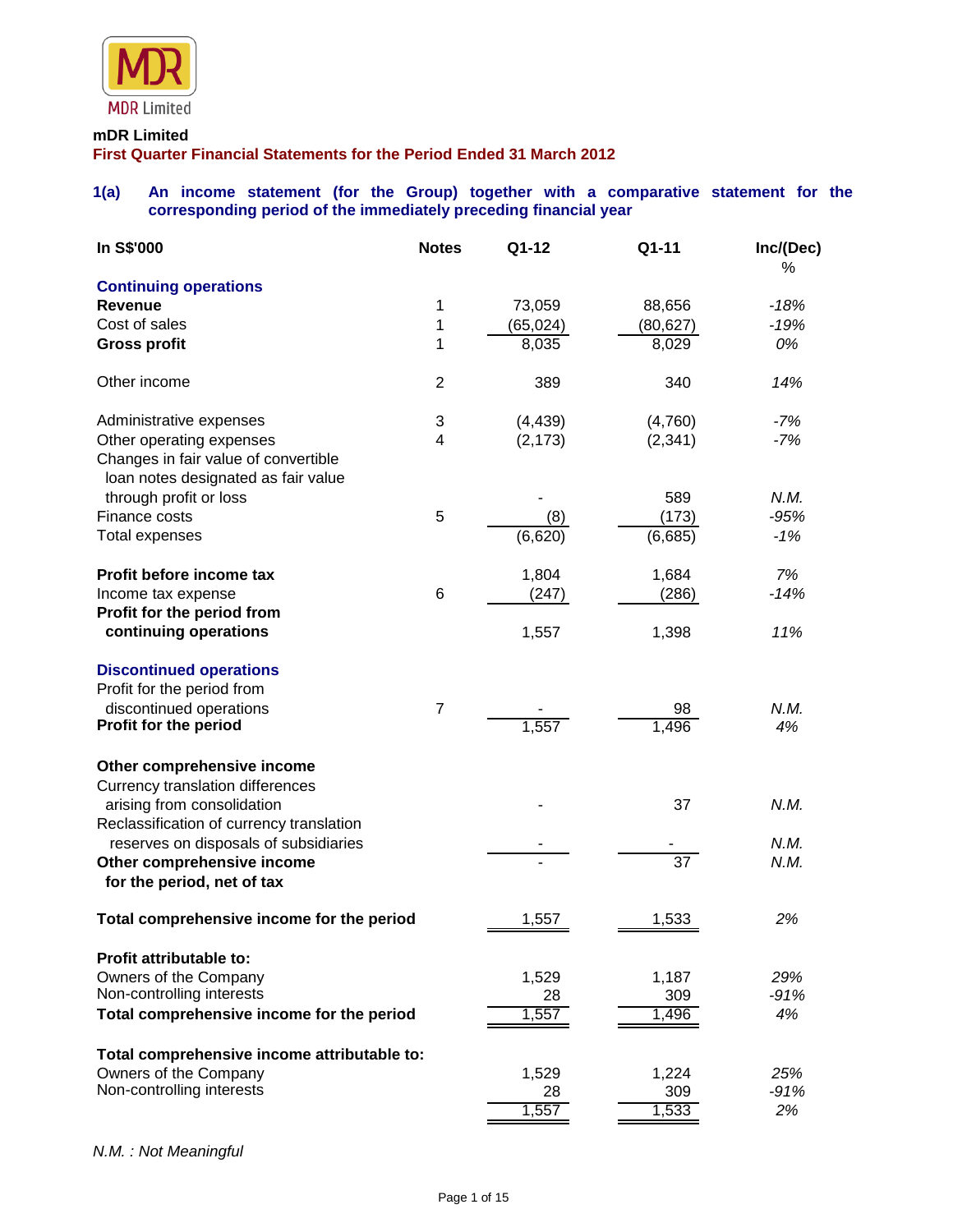#### **1(a)(i) Breakdown and explanatory notes to the income statement**

#### **Note 1** Revenue, Cost of Sales and Gross Profit

The Group operates in two business segments – After Market Services ("AMS") and Distribution Management Solutions ("DMS'). The breakdown of revenue and cost of goods sold and spare parts are as follows:

| In S\$'000                                | Q1-12     | Q1-11     |
|-------------------------------------------|-----------|-----------|
| <b>Revenue</b>                            |           |           |
| AMS                                       | 6,100     | 3,936     |
| <b>DMS</b>                                | 66,959    | 84,720    |
|                                           | 73,059    | 88,656    |
| <b>Cost of Goods Sold and Spare Parts</b> |           |           |
| AMS                                       | (4, 851)  | (2,788)   |
| <b>DMS</b>                                | (60, 173) | (77, 839) |
|                                           | (65, 024) | (80, 627) |
| <b>Gross Profit</b>                       |           |           |
| <b>AMS</b>                                | 1,249     | 1,148     |
| <b>DMS</b>                                | 6,786     | 6,881     |
|                                           | 8,035     | 8,029     |
| GP%                                       |           |           |
| AMS                                       | 20%       | 29%       |
| <b>DMS</b>                                | 10%       | 8%        |
|                                           | 11%       | 9%        |

### **Note 2** Other income consist of the following:

| In S\$'000               | Q1-12 | $Q1 - 11$ |
|--------------------------|-------|-----------|
| Interest income          | 3     | 2         |
| Rental income            | 343   | 270       |
| Liabilities written back | ۰     | 65        |
| <b>Others</b>            | 43    | 3         |
|                          | 389   | 340       |

#### **Note 3** Administrative Expenses

The administrative expenses comprise mainly staff cost.

| In S\$'000   | $Q1-12$ | Q1-11 |
|--------------|---------|-------|
| <b>Staff</b> |         |       |
| AMS          | 1,289   | 1,328 |
| <b>DMS</b>   | 2,506   | 2,291 |
|              | 3,795   | 3,619 |

Included in staff cost is share option expense of \$24,000 (1Q-11: \$12,000).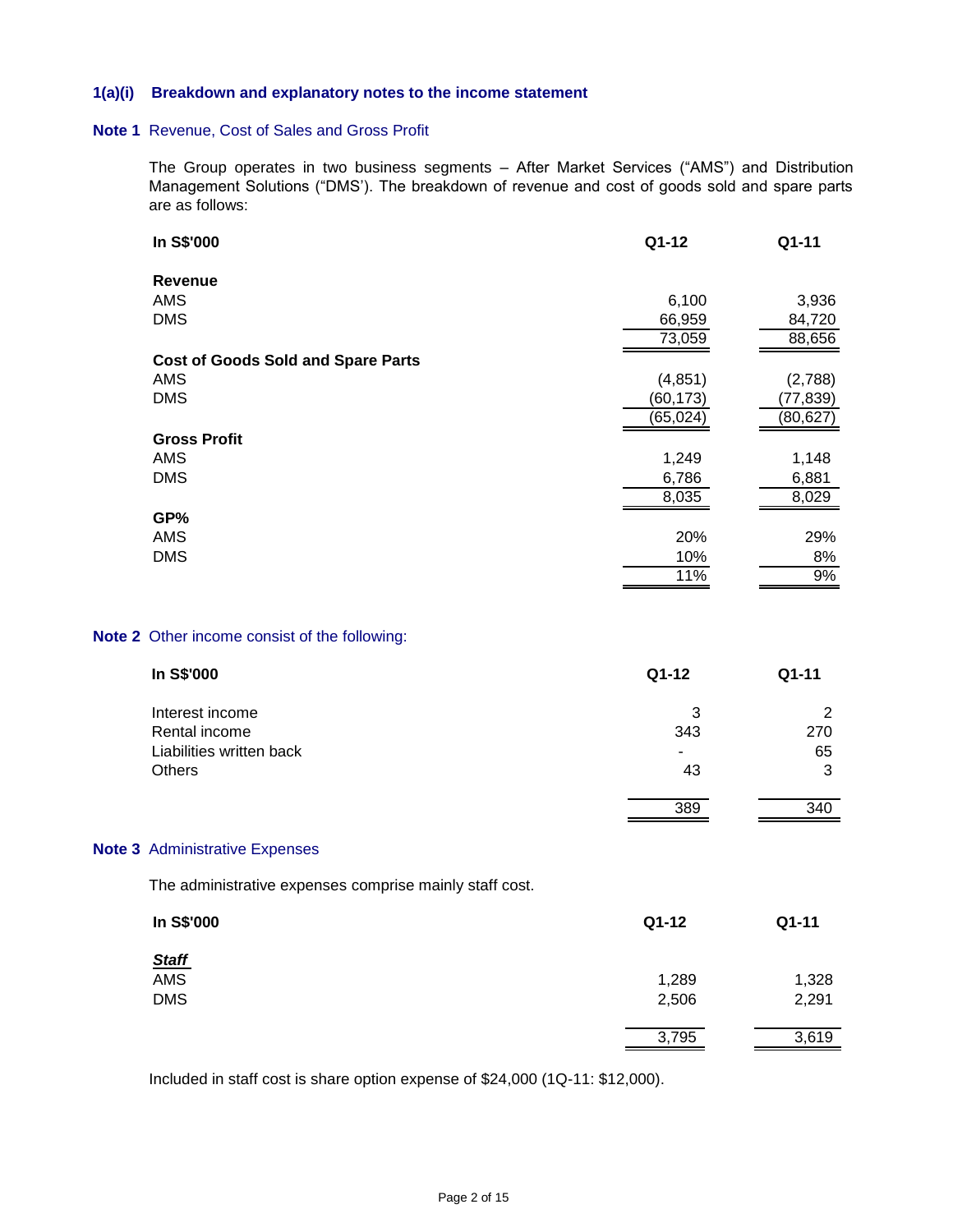## **Note 4** Other operating expenses consist of the following:

| In S\$'000                                     | $Q1-12$ | $Q1-11$ |
|------------------------------------------------|---------|---------|
| Rental expenses                                | 1,641   | 1,859   |
| Depreciation expenses                          | 282     | 232     |
| Plant and equipment written off                | 97      |         |
| (Gain) Loss on disposal of plant and equipment | (20)    | 4       |
| Allowance for inventories                      | 164     | 169     |
| Inventories written off                        |         | 38      |
| Foreign currency exchange losses               | 9       | 38      |
|                                                | 2,173   | 2.341   |

#### **Note 5** Finance costs

Finance costs comprise interest on finance leases in 1Q-12, as well as interest expense arising from loans and overdrafts drawn down for operating and investing activities in 1Q-11.

#### **Note 6** Income tax expense

The tax expense provision is calculated for profitable subsidiaries before group relief is taken into consideration.

#### **Note 7** Income statement disclosures for discontinued operations

| In S\$'000                                    | Q1-12 | Q1-11 |
|-----------------------------------------------|-------|-------|
| Revenue                                       |       |       |
| Cost of sales                                 |       |       |
| <b>Gross profit</b>                           |       |       |
| Other operating income                        |       |       |
| Administrative expenses                       |       | (4)   |
| Other operating expenses                      |       | 102   |
| Finance costs                                 |       |       |
| Profit before income tax                      |       | 98    |
| Income tax expense                            |       |       |
| Profit for the period                         |       | 98    |
| Gain from disposal of discontinued operations |       |       |
| <b>Profit from discontinued operations</b>    |       | 98    |

## 2011

The Group deregistered/disposed Accord Customer Care Solutions International Limited, After Market Solutions (CE) Pte. Ltd., After Market Solutions (CE) Sdn. Bhd., Playwork Solutions Pte. Ltd. and Tri-Max Pte. Ltd. in 2Q-11.

The Group deregistered Pacific Cellular International Limited, a majority-owned dormant subsidiary held through Distribution Management Solutions Pte. Ltd. in 4Q-11.

The comparative statement of comprehensive income has been re-presented to show the discontinued operations separately from continuing operations.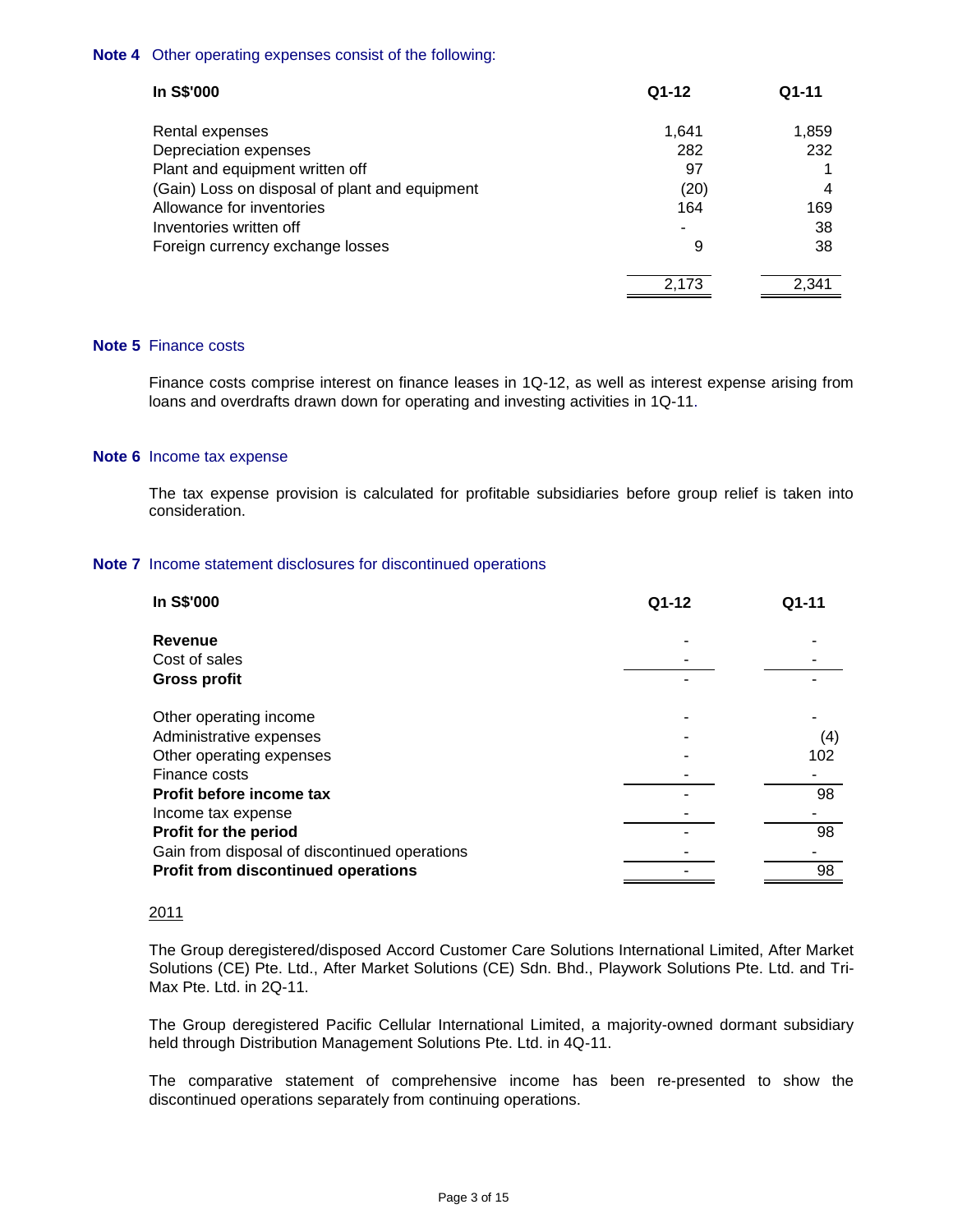## **1(b)(i) Statement of financial position (for the issuer and Group), together with a comparative statement as at the end of the immediately preceding financial year**

|                                                           |              | Group     |           | Company   |           |
|-----------------------------------------------------------|--------------|-----------|-----------|-----------|-----------|
| In S\$'000                                                | <b>Notes</b> | 31-Mar-12 | 31-Dec-11 | 31-Mar-12 | 31-Dec-11 |
| <b>ASSETS</b>                                             |              |           |           |           |           |
| <b>Current assets</b>                                     |              |           |           |           |           |
| Cash and bank balances                                    |              | 10,779    | 12,778    | 5,043     | 1,923     |
| Cash pledged                                              |              | 2,000     | 2,000     |           |           |
| Trade receivables                                         | 1            | 22,598    | 23,913    | 2,570     | 2,619     |
| Other receivables and prepayments                         | 2            | 3,446     | 3,231     | 11,047    | 12,889    |
| Inventories                                               | 3            | 18,007    | 15,553    | 528       | 696       |
| <b>Total current assets</b>                               |              | 56,830    | 57,475    | 19,188    | 18,127    |
| <b>Non-current assets</b>                                 |              |           |           |           |           |
| Investment in subsidiaries                                |              |           |           | 14,436    | 14,436    |
| Plant and equipment                                       |              | 2,864     | 3,110     | 661       | 654       |
| Other goodwill                                            |              | 2,350     | 2,350     |           |           |
| <b>Total non-current assets</b>                           |              | 5,214     | 5,460     | 15,097    | 15,090    |
| <b>Total assets</b>                                       |              | 62,044    | 62,935    | 34,285    | 33,217    |
| <b>Current liabilities</b>                                |              |           |           |           |           |
| Trade payables                                            | 4            | 13,782    | 14,954    | 1,734     | 1,812     |
| Other payables                                            | 5            | 8,779     | 11,720    | 2,216     | 2,656     |
| Current portion of finance leases                         |              | 82        | 81        | 64        | 64        |
| Income tax payable                                        |              | 1,791     | 1,343     |           |           |
| <b>Total current liabilities</b>                          |              | 24,434    | 28,098    | 4,014     | 4,532     |
| <b>Non-current liabilities</b>                            |              |           |           |           |           |
| Finance leases                                            |              | 524       | 545       | 412       | 428       |
| Deferred tax liabilities                                  |              | 153       | 154       |           |           |
| <b>Total non-current liabilities</b>                      |              | 677       | 699       | 412       | 428       |
| Capital, reserves and non-controlling<br><b>interests</b> |              |           |           |           |           |
| Share capital                                             |              | 123,358   | 122,117   | 123,358   | 122,117   |
| Capital reserve                                           |              | (859)     | (859)     | 22        | 22.       |
| Share options reserve                                     |              | 1,587     | 1,590     | 1,587     | 1,590     |
| Foreign currency translation reserve                      |              | 200       | 200       |           |           |
| <b>Accumulated losses</b>                                 |              | (87, 887) | (89, 416) | (95, 108) | (95, 472) |
| Equity attributable to owners of the                      |              |           |           |           |           |
| Company                                                   |              | 36,399    | 33,632    | 29,859    | 28,257    |
| Non-controlling interests                                 |              | 534       | 506       |           |           |
| <b>Total equity</b>                                       |              | 36,933    | 34,138    | 29,859    | 28,257    |
| <b>Total liabilities and equity</b>                       |              | 62,044    | 62,935    | 34,285    | 33,217    |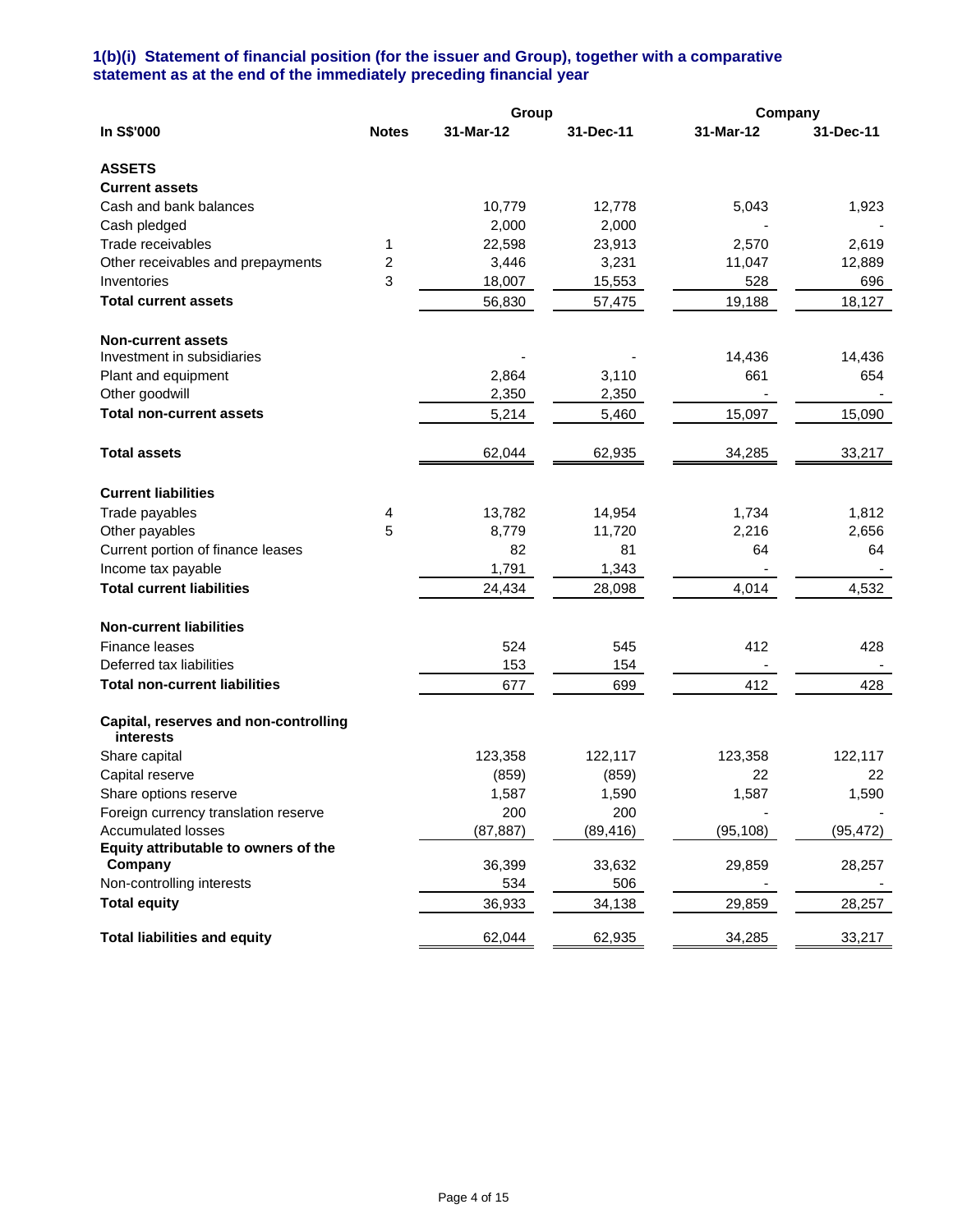### **Notes**

## **1 Trade receivables**

The Group's trade receivables turnover as at 31 March 2012 is 29 days (31 December 2011: 24 days).

The increase in the Group's trade receivable turnover was mainly due to the lower revenue base for 1Q-12 compared to 1Q-11. The lower revenue base was largely due to the decline in the Group's distribution business, which is mainly on cash terms.

## **2 Other receivables and prepayments**

The Group's other receivables and prepayments mainly consist of the following:

| S\$'000           | 31-Mar-12 | 31-Dec-11 |
|-------------------|-----------|-----------|
| Rental deposits   | 1.862     | 1.843     |
| Other receivables | 1.239     | 1.017     |
| Prepayments       | 234       | 256       |

Other receivables of \$1.2 million as at 31 March 2012 mainly comprised credit notes of \$0.6 million to be received from principals in relation to sell through, advertising and promotion support.

## **3 Inventories**

The Group's inventory turnover for the quarter ended 31 March 2012 is 23 days (31 December 2011: 16 days).

Group inventories as at 31 March 2012 is \$18.0 million (31 December 2011: \$15.6 million).

The increase in inventories was mainly due to high stock purchases towards period end and longer stock holding in view of the slower distribution business.

## **4 Trade payables**

The Group's trade payables turnover as at 31 March 2012 is 20 days (31 December 2011: 16 days).

The increase in the Group's trade payables turnover was mainly due to the lower purchases made in 1Q-12 with the slower distribution business.

#### **5 Other payables**

The Group's other payables consist of the following:

| <b>S\$'000</b>                                                | 31-Mar-12 | 31-Dec-11 |
|---------------------------------------------------------------|-----------|-----------|
| Advertising, promotion and sell through funds from principals | 2.444     | 3,157     |
| Other payables to third parties                               | 640       | 1.396     |
| Accrued staff costs                                           | 1.145     | 1.662     |
| Rebates owing to franchisees                                  | 1.749     | 2,347     |
| Accrued purchases                                             | 67        | 232       |
| Other accrued operating expenses                              | 762       | 670       |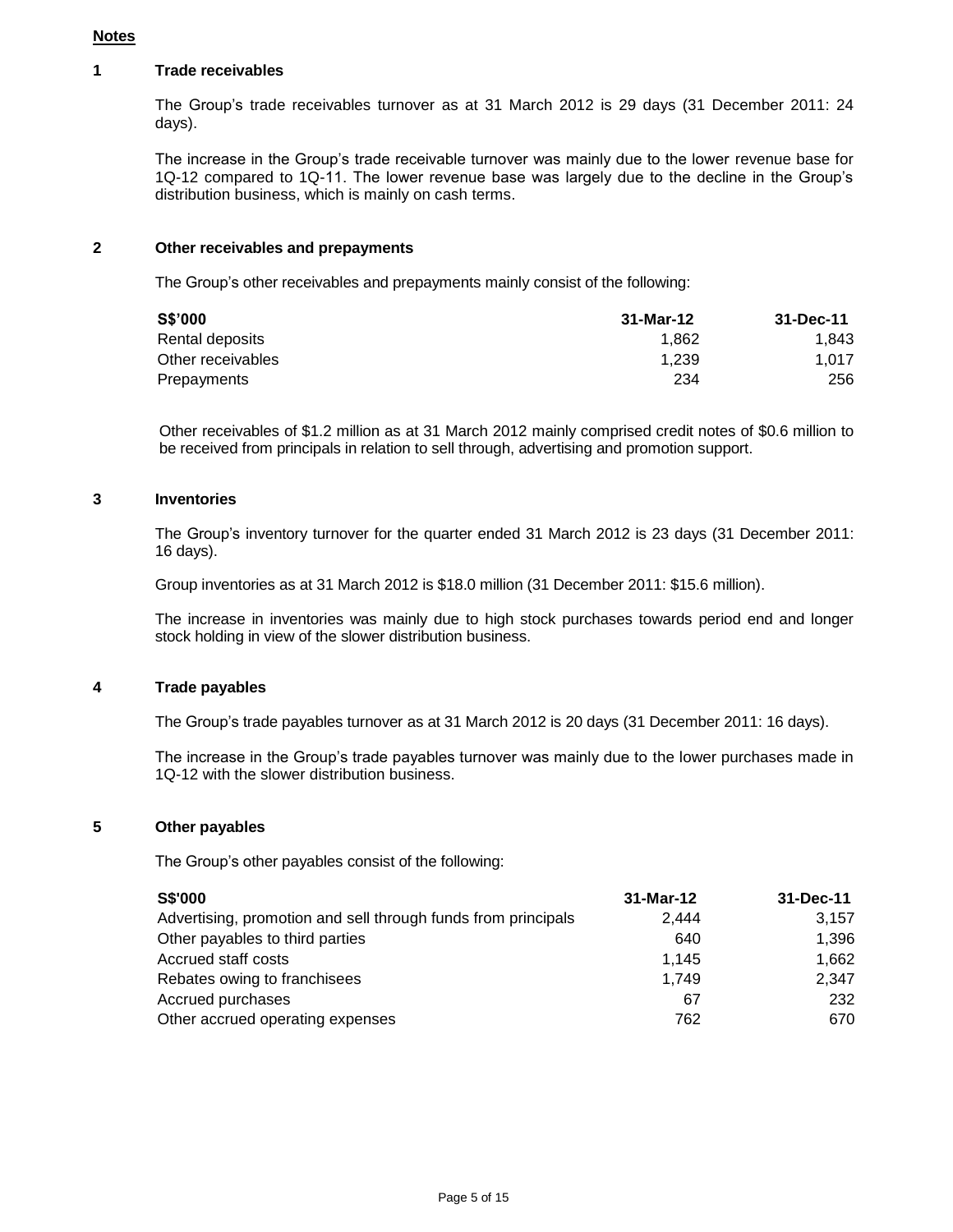## **1(b)(ii) Aggregate amount of Group's borrowings and debt securities**

# **Amount repayable in one year or less, or on demand**

| As at 31-Mar-12  |                          | As at 31-Dec-11  |                       |
|------------------|--------------------------|------------------|-----------------------|
| Secured (\$'000) | Unsecured<br>(\$'000)    | Secured (\$'000) | Unsecured<br>(\$'000) |
| 82               | $\overline{\phantom{0}}$ | 81               | -                     |

## **Amount repayable after one year**

| As at 31-Mar-12  |                       | As at 31-Dec-11  |                      |
|------------------|-----------------------|------------------|----------------------|
| Secured (\$'000) | Unsecured<br>(\$'000) | Secured (\$'000) | Unsecured<br>(S'000) |
| 524              | -                     | 545              |                      |

## **Details of collateral**

The borrowings are secured on certain motor vehicles held under finance leases.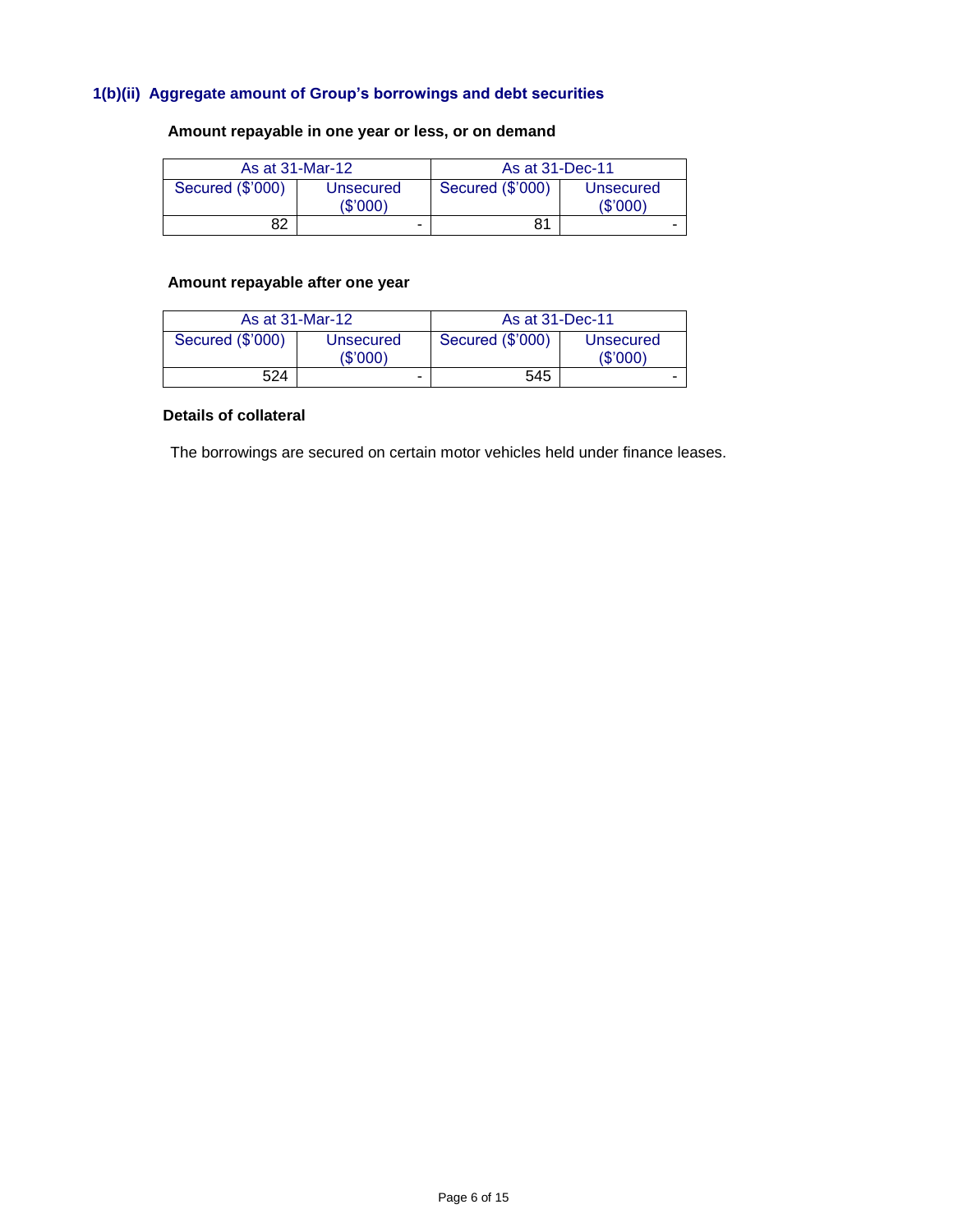## **1(c) A statement of cash flows (for the Group), together with a comparative statement for the corresponding period of the immediately preceding financial year**

| In S\$'000                                                  | Q1-12    | Q1-11    |
|-------------------------------------------------------------|----------|----------|
| <b>Operating activities</b>                                 |          |          |
| Profit before income tax from continuing operations         | 1,804    | 1,684    |
| Profit before income tax from discontinued operations       |          | 98       |
|                                                             | 1,804    | 1,782    |
| Adjustments for:                                            |          |          |
| Depreciation expense                                        | 282      | 232      |
| Interest expense                                            | 8        | 173      |
| Interest income                                             | (3)      | (2)      |
| (Gain) Loss on disposal of plant and equipment              | (20)     | 4        |
| Plant and equipment written off                             | 97       | 1        |
| Reversal of impairment on plant and equipment               |          | (34)     |
| Allowance for inventories                                   | 164      | 169      |
| Inventories written off                                     |          | 38       |
| Reversal of allowance for doubtful trade receivables        |          | (71)     |
| Share-based payments                                        | 24       | 12       |
| Changes in fair value of convertible notes/bonds designated |          |          |
| as fair value through profit or loss                        |          | (589)    |
| Liabilities written back                                    |          | (65)     |
| Net foreign exchange losses                                 |          | 37       |
| Operating cash flows before movements in working            |          |          |
| capital                                                     | 2,356    | 1,687    |
| Trade receivables                                           | 1,315    | (175)    |
| Other receivables and prepayments                           | (215)    | (503)    |
| Inventories                                                 | (2,618)  | (1,586)  |
| Trade payables                                              | (1, 172) | 2,368    |
| Other payables                                              | (2,941)  | 1,678    |
| Cash (used in) generated from operations                    | (3,275)  | 3,469    |
| Interest received                                           | 3        | 2        |
| Income tax refund (paid)                                    | 200      | (53)     |
| Net cash (used in) from operating activities                | (3,072)  | 3,418    |
|                                                             |          |          |
| <b>Investing activities</b>                                 | 121      |          |
| Proceeds from disposal of plant and equipment               |          |          |
| Purchase of plant and equipment                             | (234)    | (141)    |
| Net cash used in investing activities                       | (113)    | (140)    |
| <b>Financing activities</b>                                 |          |          |
| Interest paid                                               | (8)      | (173)    |
| Proceeds from issuance of ordinary shares, net              | 1,214    |          |
| Cash pledged                                                |          |          |
| Repayment of obligations under finance leases               | (20)     |          |
| Repayment of convertible bonds                              |          | (5,300)  |
| Net cash generated from (used in) financing activities      | 1,186    | (5, 473) |
|                                                             |          |          |
| Net decrease in cash and cash equivalents                   | (1,999)  | (2, 195) |
| Cash and cash equivalents at beginning of period            | 12,778   | 3,347    |
| Cash and cash equivalents at end of period                  | 10,779   | 1,152    |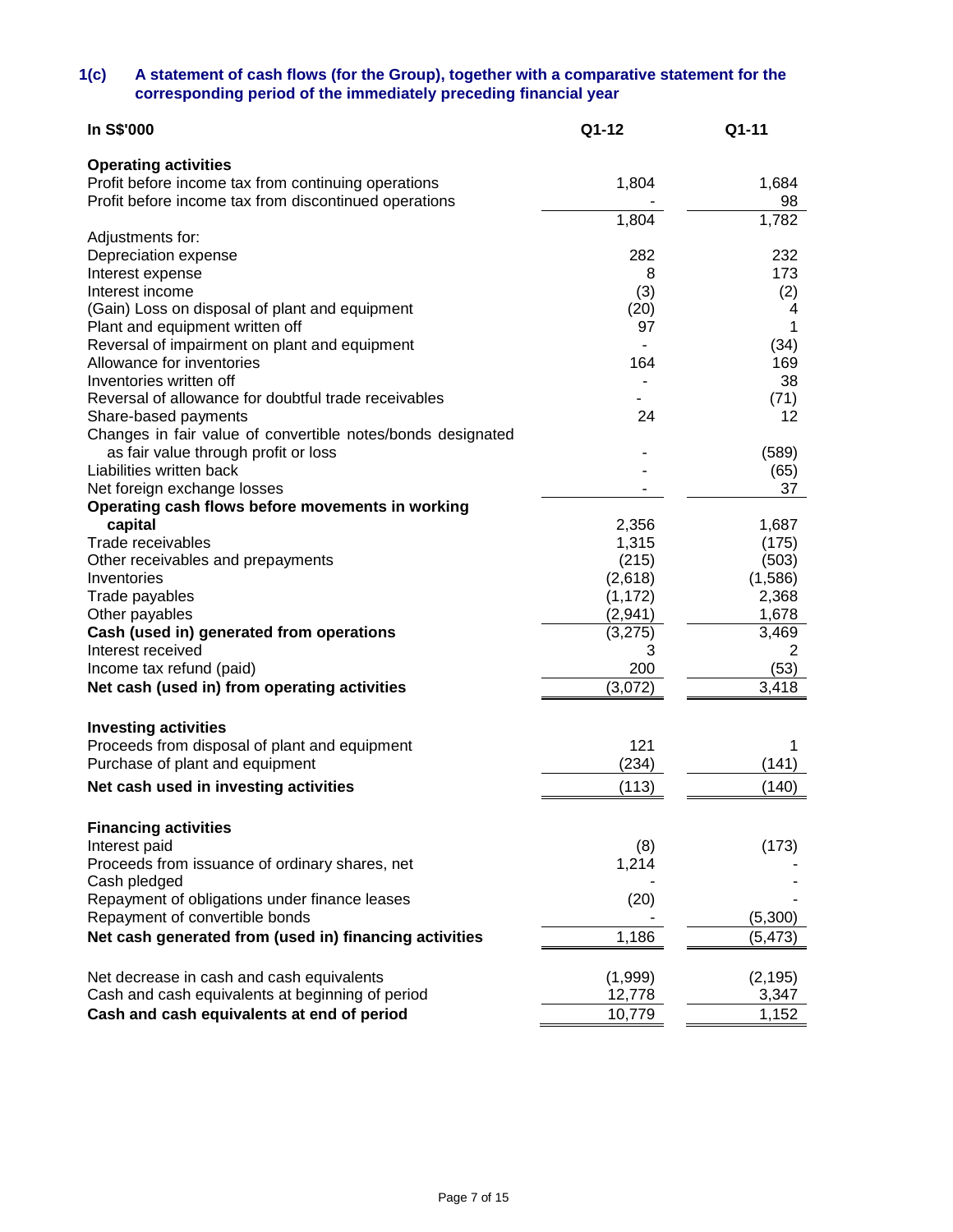# **Notes**

# **A. Cash and cash equivalent at end of period comprise of:**

| In S\$'000                                                                | $Q1-12$                | $Q1-11$                       |
|---------------------------------------------------------------------------|------------------------|-------------------------------|
| Cash                                                                      | 12.779                 | 11,670                        |
| <b>Bank overdrafts</b><br>Less: Cash pledged<br>Cash and cash equivalents | ۰<br>(2,000)<br>10.779 | (8, 294)<br>(2, 224)<br>1.152 |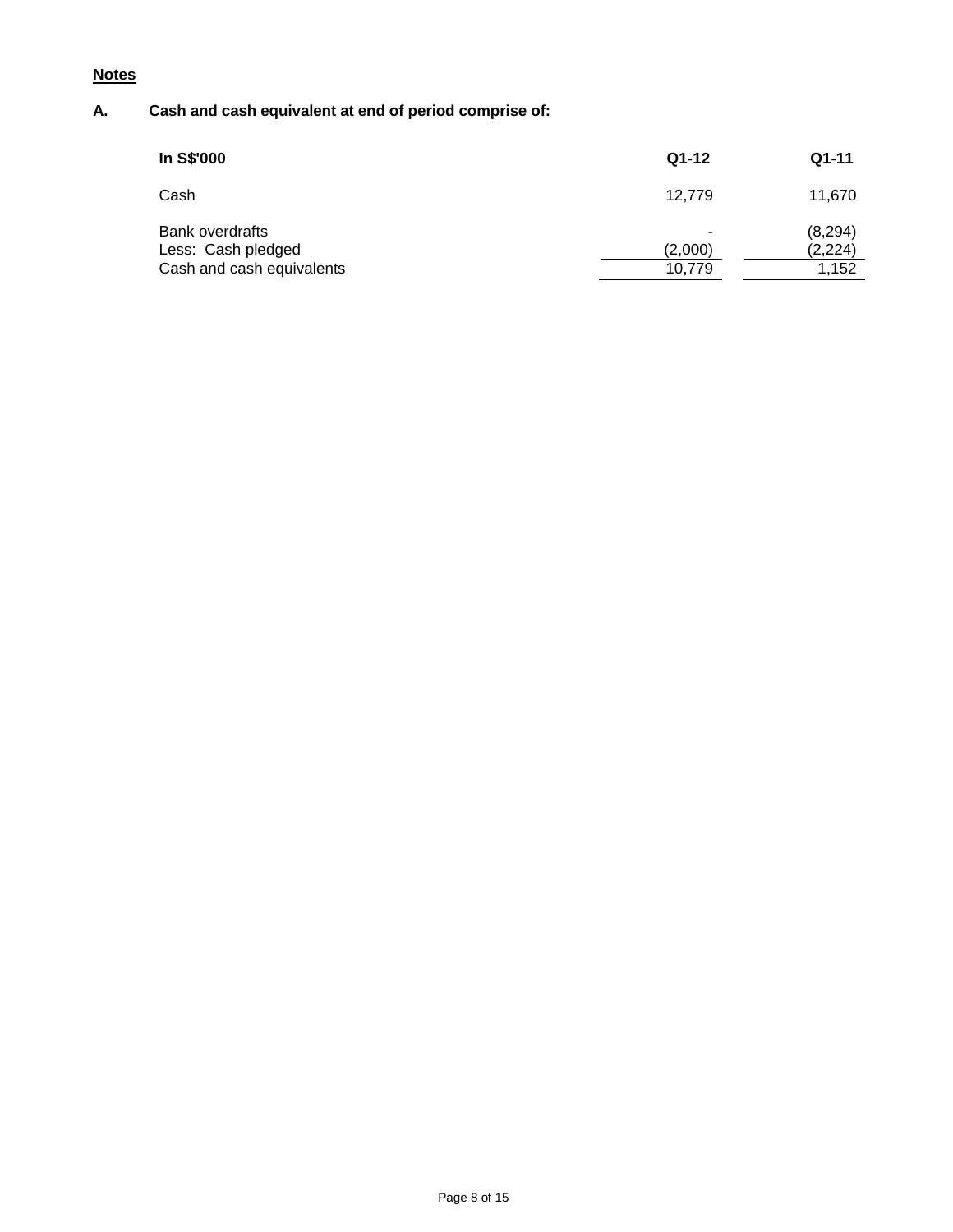**1(d)(i) A statement (for the issuer and Group) showing either (i) all changes in equity or (ii) changes in equity other than those arising from capitalisation issues and distributions to shareholders, together with a comparative statement for the corresponding period of the immediately preceding financial year**

|                                                      |                         |                           | <b>Share</b>       | <b>Currency</b> |                                          | <b>Attributable</b> |                                               |              |
|------------------------------------------------------|-------------------------|---------------------------|--------------------|-----------------|------------------------------------------|---------------------|-----------------------------------------------|--------------|
| In S\$'000                                           | <b>Share</b><br>capital | <b>Capital</b><br>reserve | options<br>reserve | reserve         | translation Accumulated<br><b>losses</b> | holders             | to equity Non-controlling<br><b>interests</b> | <b>Total</b> |
| Group                                                |                         |                           |                    |                 |                                          |                     |                                               |              |
| Balance as at 1 January 2012                         | 122,117                 | (859)                     | 1,590              | 200             | (89, 416)                                | 33,632              | 506                                           | 34,138       |
| Total comprehensive income for the period            |                         |                           |                    |                 | 1,529                                    | 1,529               | 28                                            | 1,557        |
| Issue of shares upon share options exercised         | 99                      |                           | (27)               |                 |                                          | 72                  |                                               | 72           |
| Issue of shares upon conversion of warrants          | 1,142                   |                           |                    |                 |                                          | 1,142               |                                               | 1,142        |
| Recognition of share-based payments                  |                         |                           | 24                 |                 |                                          | 24                  |                                               | 24           |
| Balance as at 31 March 2012                          | 123,358                 | (859)                     | ,587               | 200             | (87, 887)                                | 36,399              | 534                                           | 36,933       |
| Balance as at 1 January 2011                         | 109,456                 | 22                        | 1,528              | 137             | (96, 434)                                | 14,709              | 3,676                                         | 18,385       |
| Total comprehensive income for the period            |                         |                           |                    | 37              | 1,187                                    | 1,224               | 309                                           | 1,533        |
| Issue of shares upon conversion of convertible notes | 50                      |                           |                    |                 |                                          | 50                  |                                               | 50           |
| Recognition of share-based payments                  |                         |                           | 12                 |                 |                                          | 12                  |                                               | 12           |
| Balance as at 31 March 2011                          | 109,506                 | $\overline{22}$           | 1,540              | 174             | (95, 247)                                | 15,995              | 3,985                                         | 19,980       |
|                                                      |                         |                           |                    |                 |                                          |                     |                                               |              |
| Company<br>Balance as at 1 January 2012              | 122,117                 | 22                        | 1,590              |                 | (95, 472)                                | 28,257              |                                               | 28,257       |
| Total comprehensive income for the period            |                         |                           |                    |                 | 364                                      | 364                 |                                               | 364          |
| Issue of shares upon share options exercised         | 99                      |                           | (27)               |                 |                                          | 72                  |                                               | 72           |
| Issue of shares upon conversion of warrants          | 1,142                   |                           |                    |                 |                                          | 1,142               |                                               | 1,142        |
| Recognition of share-based payments                  |                         |                           | 24                 |                 |                                          | 24                  |                                               | 24           |
| Balance as at 31 March 2012                          | 123,358                 | $\overline{22}$           | 1,587              |                 | (95, 108)                                | 29,859              |                                               | 29,859       |
| Balance as at 1 January 2011                         | 109,456                 | 22                        | 1,528              |                 | (98, 194)                                | 12,812              |                                               | 12,812       |
| Total comprehensive income for the period            |                         |                           |                    |                 | 51                                       | 51                  |                                               | 51           |
| Issue of shares upon conversion of convertible notes | 50                      |                           |                    |                 |                                          | 50                  |                                               | 50           |
| Recognition of share-based payments                  |                         |                           | 12                 |                 |                                          | 12                  |                                               | 12           |
| Balance as at 31 March 2011                          | 109,506                 | $\overline{22}$           | 1,540              |                 | (98, 143)                                | 12,925              |                                               | 12,925       |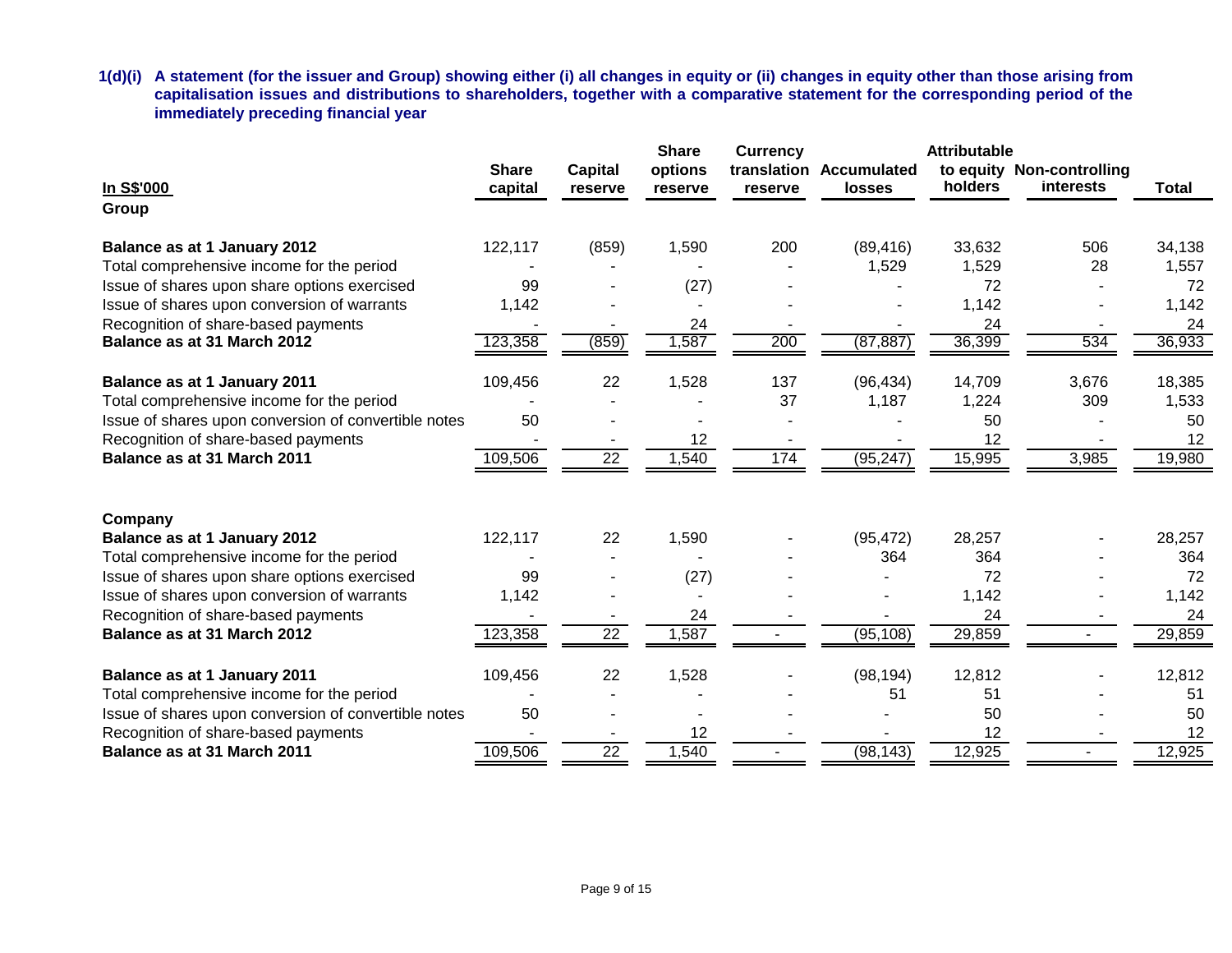**1(d)(ii) Details of any changes in the Company's share capital arising from rights issue, bonus issue, share buy-backs, exercise of share options or warrants, conversion of other issues of equity securities, issue of shares for cash or as consideration for acquisition or for any other purpose since the end of the previous period reported on. State also the number of shares that may be issued on conversion of all the outstanding convertibles as at the end of the current financial period reported on and as at the end of the corresponding period of the immediately preceding financial year**

#### **Issued Share Capital**

The Company issued an additional 242,768,329 new ordinary shares during the quarter ended 31 March 2012 (1Q11: 11,111,111) at \$0.005 (1Q-11: \$0.0045) per share through conversion of 228,349,329 warrants and 14,419,000 share options (1Q-11: through conversion of convertible notes).

As a result, the Company's issued and paid-up capital increased to \$123,358,744 divided into 6,560,991,986 shares as at 31 March 2012.

#### **Warrants**

At 31 March 2012, there were 6,089,874,327 (31 March 2011: Nil) outstanding warrants. Each warrant carries the right to subscribe for one new share in the capital of the Company at an exercise price of \$0.005.

#### **Share options**

The Company has a share option scheme known as mDR Limited Share Option Scheme 2003 which was approved by members of the Company at the Extraordinary General Meeting held on 13 January 2003.

At 31 March 2012, there were 81,705,274 (31 March 2011: 82,516,274) outstanding share options which would entitle the holders to subscribe for a total of 81,705,274 (31 March 2011: 82,516,274) ordinary shares.

The 81,705,274 share options outstanding at 31 March 2012 are approximately 1.25% of the share capital consisting of 6,560,991,986 issued shares at 31 March 2012.

## **1(d)(iii) To show the total number of issued shares excluding treasury shares as at the end of the current financial period and as at the end of the immediately preceding year.**

|                    | Number of ordinary shares |                      |  |  |
|--------------------|---------------------------|----------------------|--|--|
|                    | 31-Mar-12                 | 31-Dec-11            |  |  |
| Issued and paid up | 6,560,991,986             | <u>6,318,223,657</u> |  |  |

#### **1(d)(iv) A statement showing all sales, transfers, disposal, cancellation and/or use of treasury shares as at the end of the current financial period reported on.**

Not applicable

### **2. Whether the figures have been audited, or reviewed and in accordance with which standard**

The figures have not been audited or reviewed by the auditors of the Company.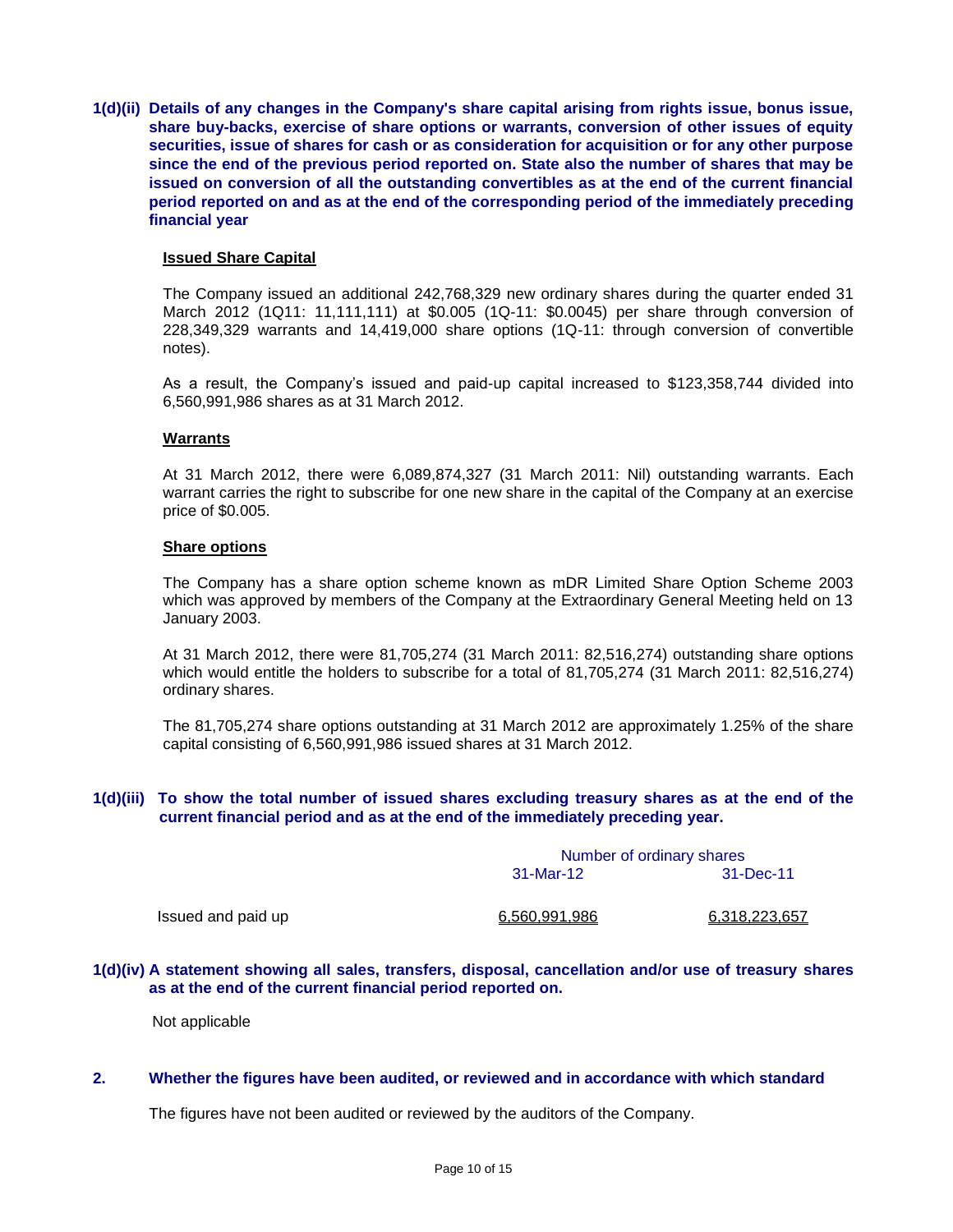## **3. Where the figures have been audited or reviewed, the auditors' report (including any qualifications or emphasis of matter)**

Not applicable

## **4. Whether the same accounting policies and methods of computation as in the issuer's most recently audited annual financial statements have been applied**

The Group has applied the same accounting policies and methods of computation in the financial statements for the current financial period as compared with those used in the audited financial statements for the financial year ended 31 December 2011.

## **5. If there are any changes in the accounting policies and methods of computation, including any required by an accounting standard, what has changed, as well as the reasons for, and the effect of, the change**

The Group has adopted all the new and revised Singapore Financial Reporting Standards ("FRS") for accounting periods beginning 1 January 2012, where applicable.

The adoption of new / revised FRS and INT FRS does not result in changes to the Group's and the Company's accounting policies and has no material effect on the amounts reported for the current or prior period.

## **6. Earnings per ordinary share of the Group for the current period reported on and the corresponding period of the immediately preceding financial year, after deducting any provision for preference dividends**

| <b>Earnings per ordinary share</b><br>(based on consolidated net profit<br>attributable to equity holders of the Company) | Q1-12<br><b>Cents</b> | $Q1-11$<br><b>Cents</b> |
|---------------------------------------------------------------------------------------------------------------------------|-----------------------|-------------------------|
| From continuing and discontinued<br>operations:                                                                           |                       |                         |
| - Basic                                                                                                                   | 0.023                 | 0.032                   |
| - Fully diluted                                                                                                           | 0.016                 | 0.032                   |
| <b>From continuing operations:</b>                                                                                        |                       |                         |
| - Basic                                                                                                                   | 0.023                 | 0.029                   |
| - Fully diluted                                                                                                           | 0.016                 | 0.029                   |
| From discontinuing operations:                                                                                            |                       |                         |
| - Basic                                                                                                                   | 0.000                 | 0.003                   |
| - Fully diluted                                                                                                           | 0.000                 | 0.003                   |

Basic earnings per ordinary share is computed based on the weighted average number of shares in issue during the period of 6,510,626,834 (1Q-11: 3,747,398,976).

Fully diluted earnings per ordinary share is computed based on the weighted average number of shares during the period adjusted for the effect of all potential dilutive ordinary shares of 9,759,944,296 (1Q-11: 3,747,398,976).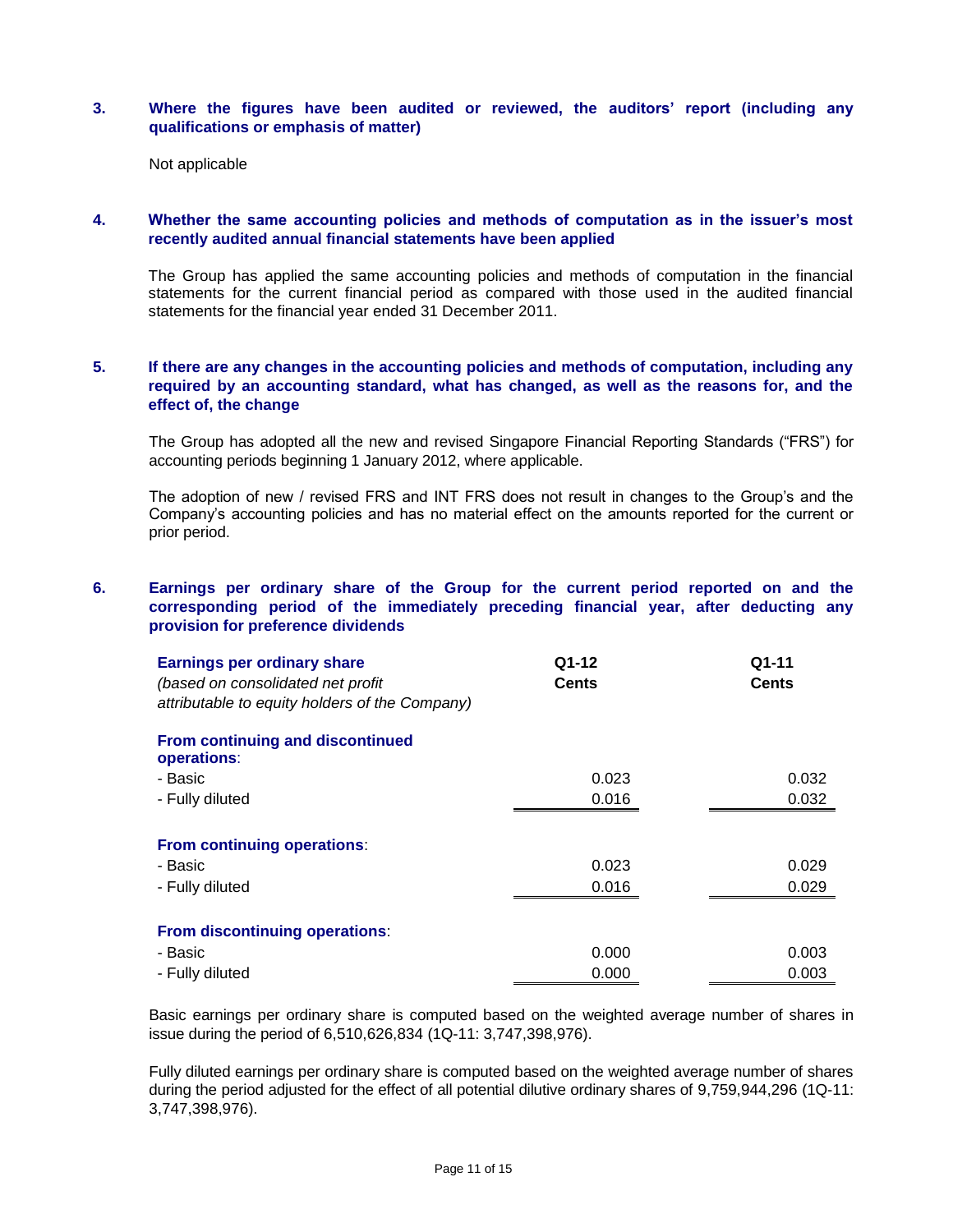## **7. Net asset value (for the issuer and Group) per ordinary share based on issued share capital of the issuer at the end of the (a) current period reported on and (b) immediately preceding financial year**

|                                      |                           | Group                     | Company                   |                           |  |
|--------------------------------------|---------------------------|---------------------------|---------------------------|---------------------------|--|
|                                      | 31-Mar-12<br><b>Cents</b> | 31-Dec-11<br><b>Cents</b> | 31-Mar-12<br><b>Cents</b> | 31-Dec-11<br><b>Cents</b> |  |
| Net Asset Value ("NAV")<br>per share | 0.55                      | 0.53                      | 0.46                      | 0.45                      |  |
|                                      |                           |                           |                           |                           |  |

The NAV per share as at 31 March 2012 is calculated based on 6,560,991,986 (31 December 2011: 6,318,223,657) ordinary shares.

## **8. A review of the performance of the Group, to the extent necessary for a reasonable understanding of the Group's business. The review must discuss any significant factors that affected the turnover, costs, and earnings of the Group for the current financial period reported on, including (where applicable) seasonal or cyclical factors. It must also discuss any material factors that affected the cash flow, working capital, assets or liabilities of the Group during the current financial period reported on**

#### **Revenue and Profit after income tax**

The Group's revenue for 1Q-12 has decreased by 18% from \$88.7 million to \$73.1 million due to lower contributions from its distribution business. On the other hand, the Group registered a quarter-onquarter growth in other DMS and AMS businesses, which helped the Group to achieve gross profits of \$8.0 million.

The Group's overall gross profit margin for 1Q-12 improved to 11% compared to 9% for 1Q-11 to achieve net profits after tax of \$1.56 million for 1Q-12 compared to \$1.50 million for 1Q-11.

1Q-11 net profits after tax of \$1.50 million includes the convertible loan notes fair value gain of \$0.6 million and profits from discontinued operations of \$0.1 million.

1Q-12 net profits attributable to owners of \$1.53 million reflect the consolidation of 97.53% interest in Distribution Management Solutions Pte. Ltd., as compared to 76.37% interest for 1Q-11.

#### **Cash flows**

There was an increase in net cash outflows for Q1-12 due to higher repayment made to suppliers; this reduced the Group's cash position from \$12.8 million as at 31 December 2011 to \$10.8 million as at 31 March 2012.

#### **9. Where a forecast, or a prospect statement, has been previously disclosed to shareholders, any variance between it and the actual results**

Not applicable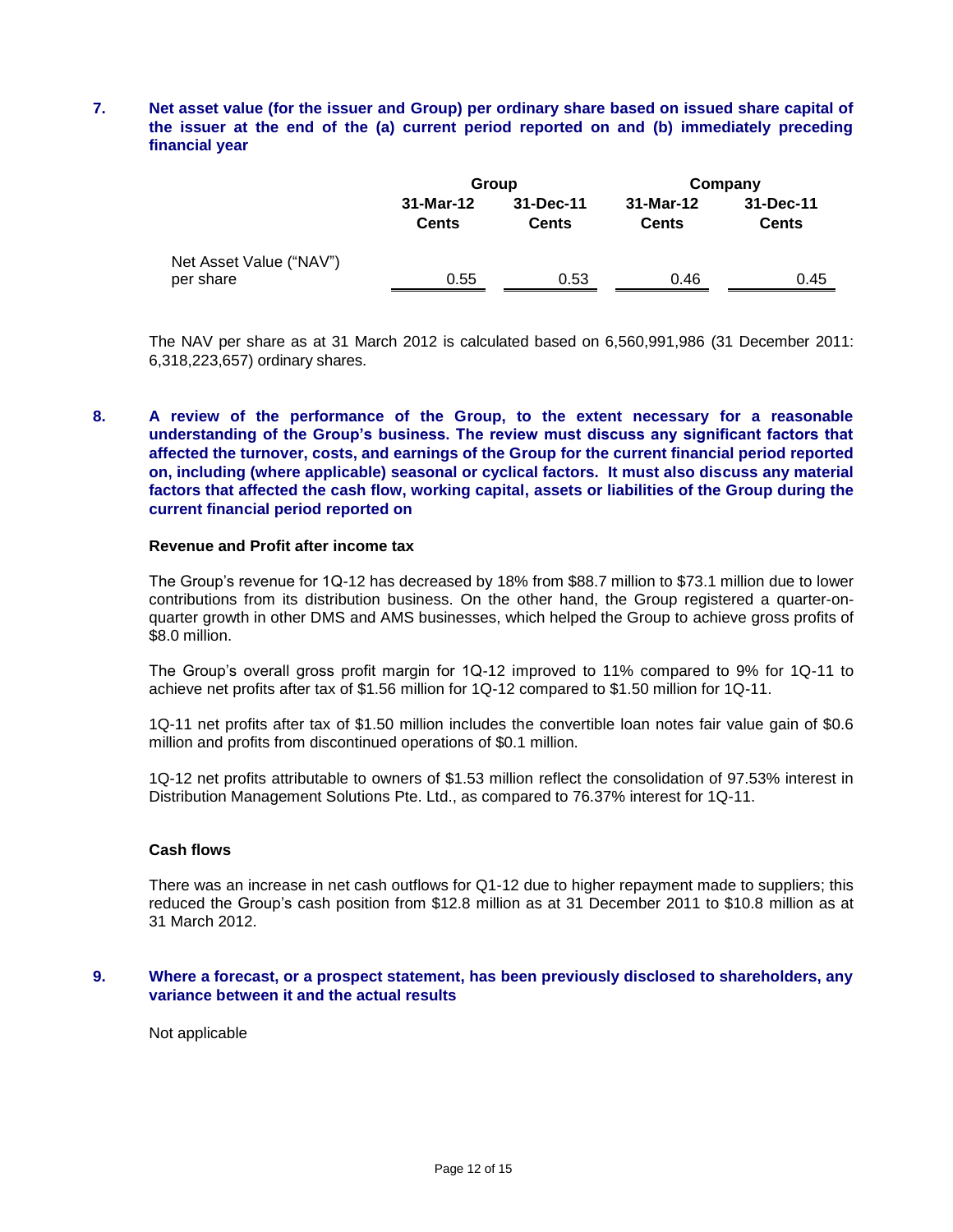## **10. A commentary at the date of the announcement of the competitive conditions of the industry in which the Group operates and any known factors or events that may affect the Group in the next reporting period and the next 12 months**

Notwithstanding the uncertain state of the global and local economies, the Group is cautiously optimistic of the outlook for the remainder of the year.

## **11. Dividend**

### *(a) Current Financial Period Reported On*

Any dividend declared for the current financial period reported on?

None

#### *(b) Corresponding Period of the Immediately Preceding Financial Year*

 Any dividend declared for the corresponding period of the immediately preceding financial year?

None

#### *(c) Date payable*

Not applicable

#### *(d) Books closure date*

Not applicable

## **12. If no dividend has been declared/recommended, a statement to that effect**

No dividend has been declared or recommended for the period.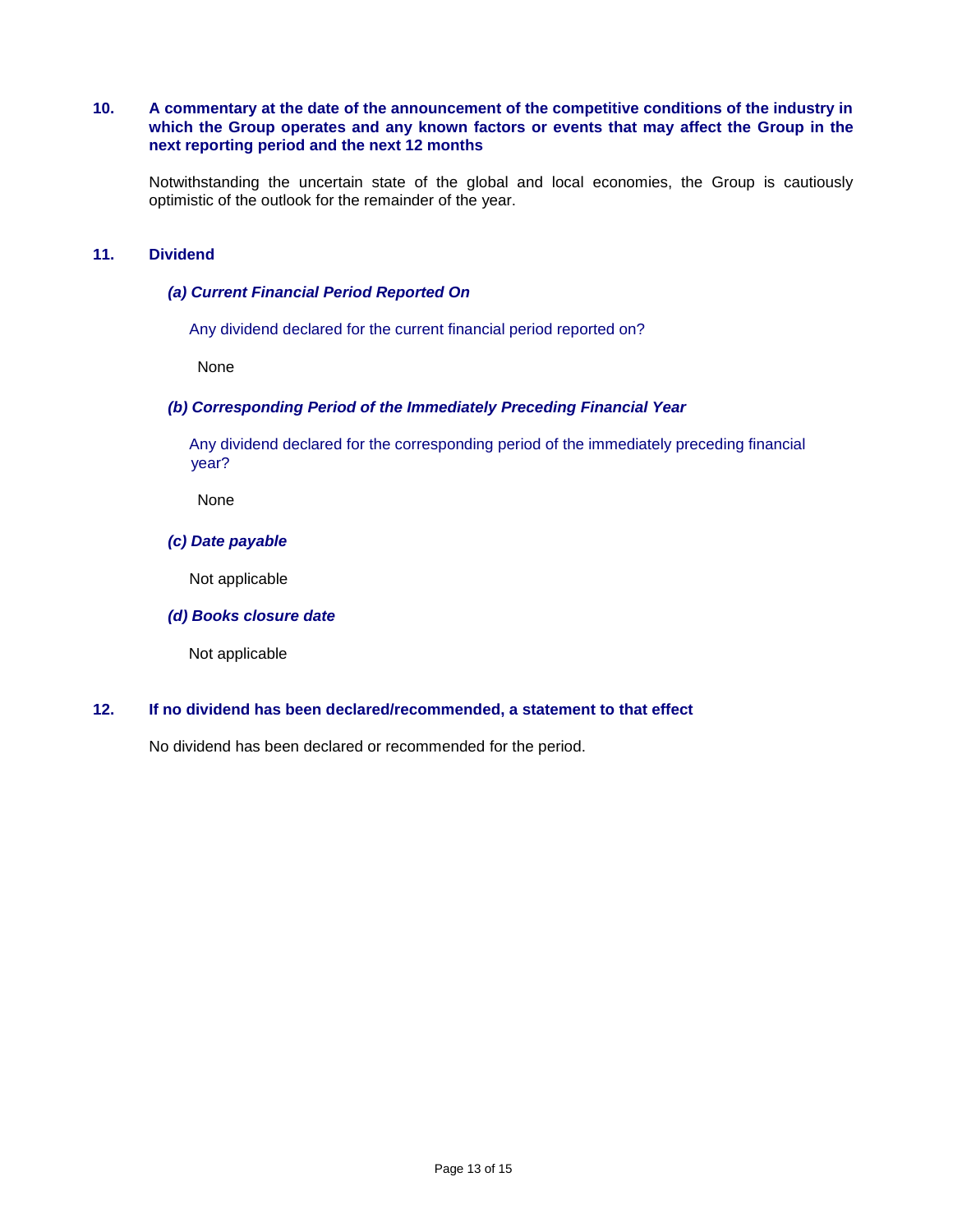# **13. Interested Person Transactions**

| Name of interested person                         | Aggregate value of all<br>interested person<br>transactions during the<br>financial year under review<br>(excluding transactions less<br>than \$100,000 and<br>transactions conducted<br>under shareholders'<br>mandate pursuant to Rule<br>920 of the SGX Listing<br>Manual) | Aggregate value of all<br>interested person<br>transactions conducted<br>under shareholders'<br>mandate pursuant to<br>Rule 920 of the SGX<br><b>Listing Manual</b><br>(excluding transactions<br>less than \$100,000) |
|---------------------------------------------------|-------------------------------------------------------------------------------------------------------------------------------------------------------------------------------------------------------------------------------------------------------------------------------|------------------------------------------------------------------------------------------------------------------------------------------------------------------------------------------------------------------------|
| Pacific Organisation Pte Ltd<br>- rental expenses | \$'000<br>109                                                                                                                                                                                                                                                                 | \$'000<br>Nil                                                                                                                                                                                                          |

## **BY ORDER OF THE BOARD**

**Philip Eng Heng Nee Chairman**

**11 May 2012**